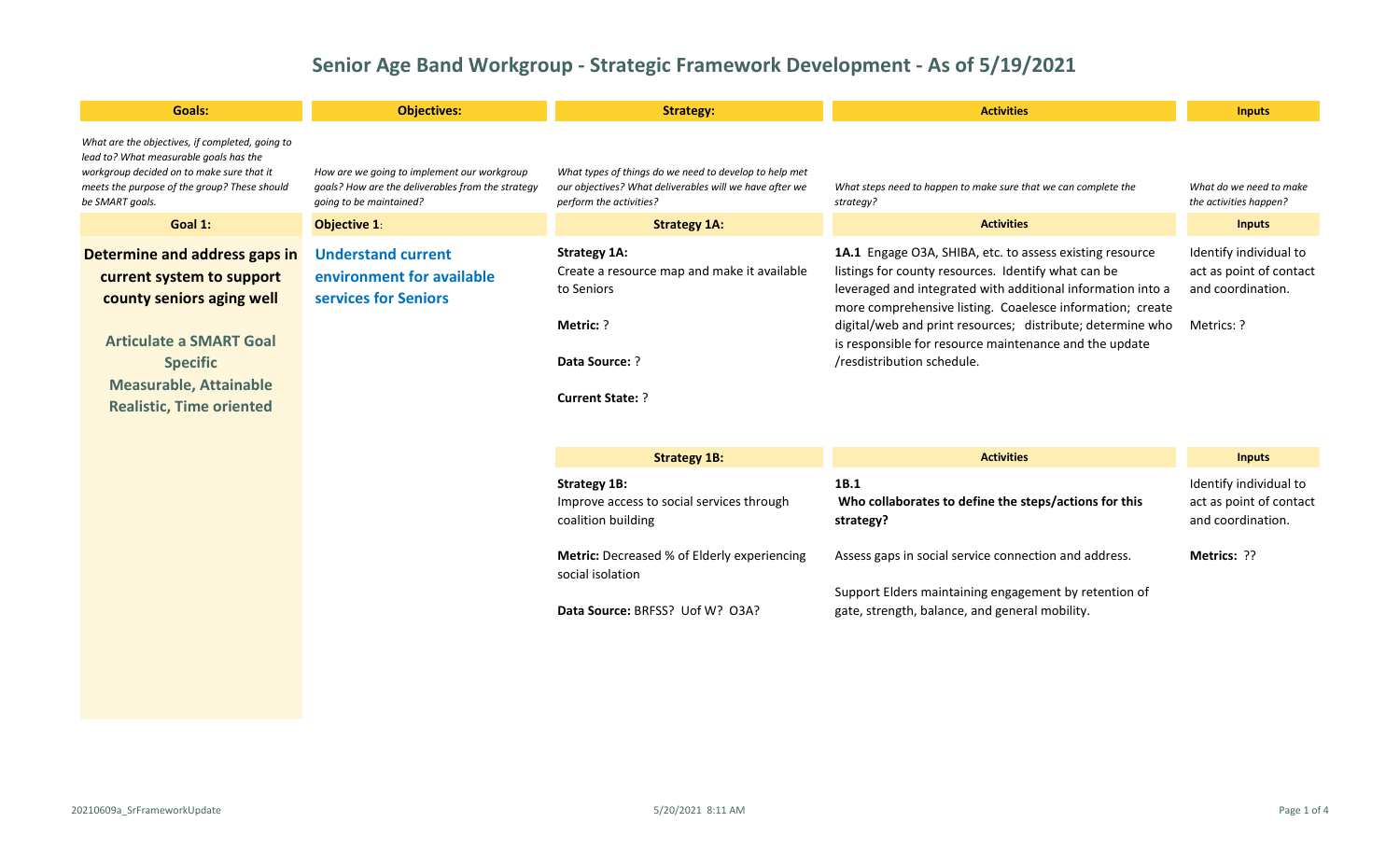| Goals:                                                                                                                                                                                                    | <b>Objectives:</b>                                                                                                          | <b>Strategy:</b>                                                                                                                             | <b>Activities</b>                                                                | <b>Inputs</b>                                                          |
|-----------------------------------------------------------------------------------------------------------------------------------------------------------------------------------------------------------|-----------------------------------------------------------------------------------------------------------------------------|----------------------------------------------------------------------------------------------------------------------------------------------|----------------------------------------------------------------------------------|------------------------------------------------------------------------|
| What are the objectives, if completed, going to<br>lead to? What measurable goals has the<br>workgroup decided on to make sure that it<br>meets the purpose of the group? These should<br>be SMART goals. | How are we going to implement our workgroup<br>goals? How are the deliverables from the strategy<br>going to be maintained? | What types of things do we need to develop to help met<br>our objectives? What deliverables will we have after we<br>perform the activities? | What steps need to happen to make sure that we can complete the<br>strategy?     | What do we need to make<br>the activities happen?                      |
| Goal 1 - Cont'd:                                                                                                                                                                                          |                                                                                                                             | <b>Strategy 1C:</b>                                                                                                                          | <b>Activities</b>                                                                | <b>Inputs</b>                                                          |
| Determine and address gaps in<br>current system to support<br>county seniors aging well                                                                                                                   |                                                                                                                             | <b>Strategy 1C:</b><br>Implement community risk reduction<br>programs                                                                        | 1C.1<br>Who collaborates to define the steps/actions for this<br>strategy? (03A) | Identify individual to<br>act as point of contact<br>and coordination. |
| <b>Articulate a SMART Goal</b><br><b>Specific</b><br><b>Measurable, Attainable</b><br><b>Realistic, Time oriented</b>                                                                                     |                                                                                                                             | <b>Metric:</b> Increased % of caregivers who are<br>given respite<br><b>Data Source: ?</b>                                                   |                                                                                  | Metrics: ??                                                            |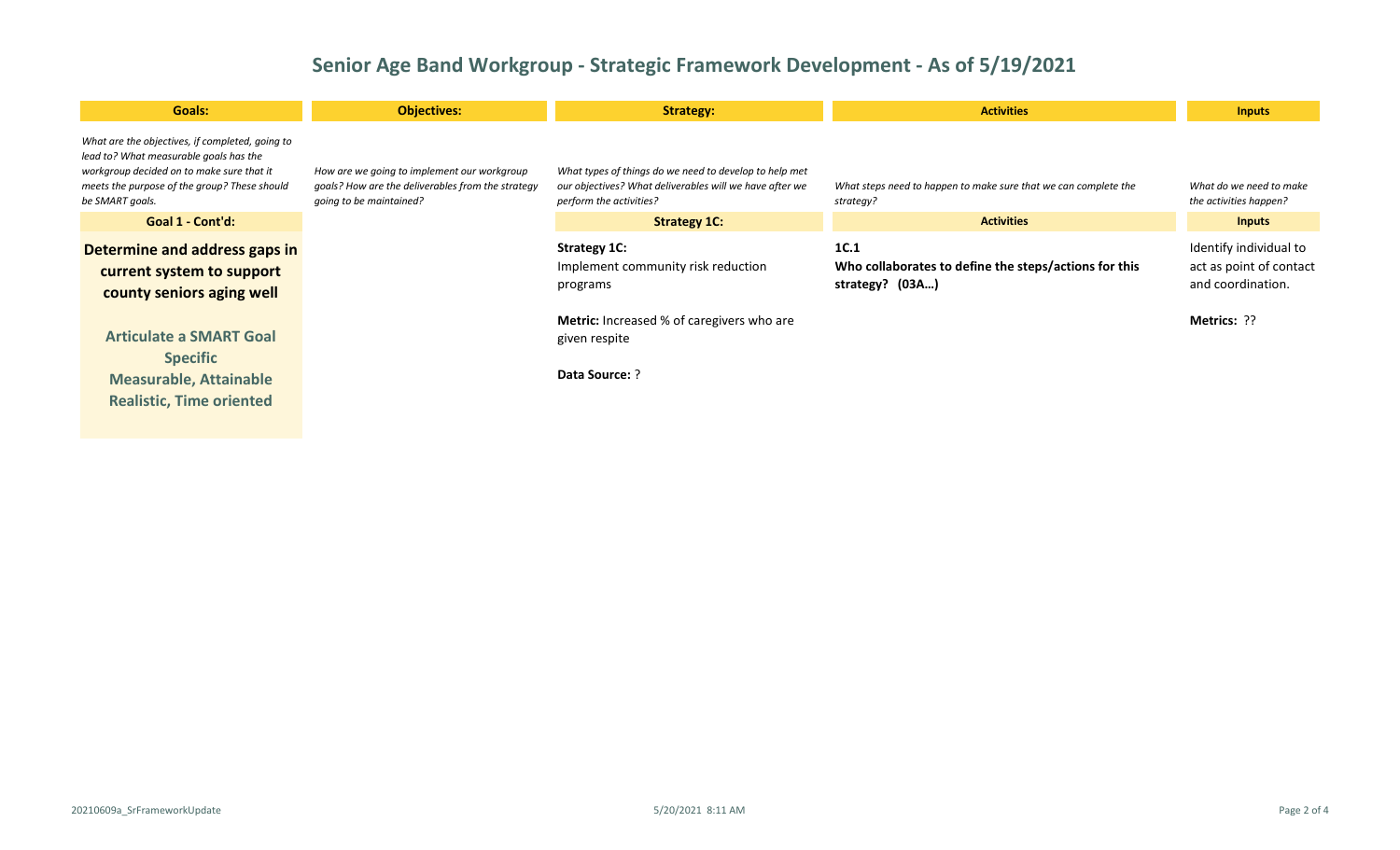| <b>Goals:</b>                                                                                                                                                                                             | <b>Objectives:</b>                                                                                                          | <b>Strategy:</b>                                                                                                                                | <b>Activities</b>                                                            | <b>Inputs</b>                                                                         |
|-----------------------------------------------------------------------------------------------------------------------------------------------------------------------------------------------------------|-----------------------------------------------------------------------------------------------------------------------------|-------------------------------------------------------------------------------------------------------------------------------------------------|------------------------------------------------------------------------------|---------------------------------------------------------------------------------------|
| What are the objectives, if completed, going to<br>lead to? What measurable goals has the<br>workgroup decided on to make sure that it<br>meets the purpose of the group? These should<br>be SMART goals. | How are we going to implement our workgroup<br>goals? How are the deliverables from the strategy<br>going to be maintained? | What types of things do we need to develop to help met<br>our objectives? What deliverables will we have after we<br>perform the activities?    | What steps need to happen to make sure that we can complete the<br>strategy? | What do we need to make<br>the activities happen?                                     |
| Goal 1 - Cont'd:                                                                                                                                                                                          | <b>Objective 2:</b>                                                                                                         | <b>Strategy 2a:</b>                                                                                                                             | <b>Activities</b>                                                            | <b>Inputs</b>                                                                         |
| Determine and address gaps in<br>current system to support<br>county seniors aging well<br><b>Articulate a SMART Goal Specific</b><br><b>Measurable, Attainable</b><br><b>Realistic, Time oriented</b>    | <b>Support existing plans that</b><br>strengthen senior services                                                            | <b>Strategy 2A:</b><br>Ensure Senior Housing is addressed in county<br>housing planning process and action plan<br>Metric: ??<br>Pata Source: ? | $2A.1$ ??                                                                    | Identify individual to<br>act as point of contact<br>and coordination.<br>Metrics: ?? |
|                                                                                                                                                                                                           |                                                                                                                             | <b>Strategy 2B:</b>                                                                                                                             | <b>Activities</b>                                                            | <b>Inputs</b>                                                                         |
|                                                                                                                                                                                                           |                                                                                                                             | Strategy 2B: Work with Jefferson Transit to<br>improve Senior Transportation access where<br>gaps exist.                                        | 2B.1 Create Survey for Elders to define their transportation<br>needs        | Identify individual to<br>act as point of contact<br>and coordination.                |
|                                                                                                                                                                                                           |                                                                                                                             | Metric: ?                                                                                                                                       |                                                                              | Metrics: ??                                                                           |
|                                                                                                                                                                                                           |                                                                                                                             | Data Source: ?                                                                                                                                  |                                                                              |                                                                                       |
|                                                                                                                                                                                                           |                                                                                                                             | <b>Strategy 2C:</b>                                                                                                                             | <b>Activities</b>                                                            | <b>Inputs</b>                                                                         |
|                                                                                                                                                                                                           |                                                                                                                             | <b>Strategy 2C:</b><br>Support WA state's Roadmap (name other<br>plans?) to address dementia in Jefferson<br>County                             | $2C.1$ ??                                                                    | Identify individual to<br>act as point of contact<br>and coordination.                |
|                                                                                                                                                                                                           |                                                                                                                             | Metric: ??                                                                                                                                      |                                                                              | Metrics: ??                                                                           |
|                                                                                                                                                                                                           |                                                                                                                             | Data Source: ?                                                                                                                                  |                                                                              |                                                                                       |